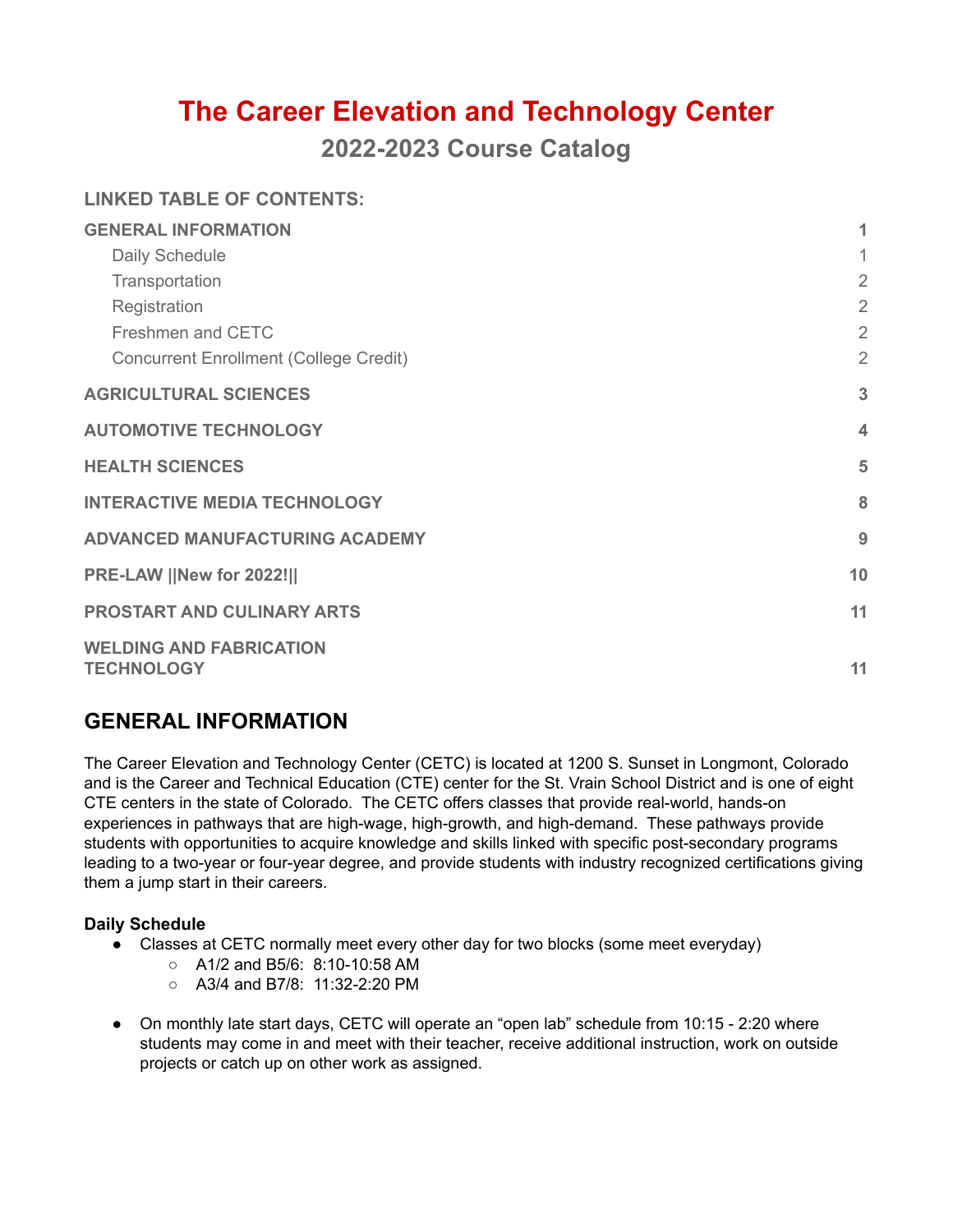### <span id="page-1-0"></span>**Transportation**

SVVSD buses run from all home high schools to and from the CETC daily. This is a free service for all district high school students.

# <span id="page-1-1"></span>**Registration**

All students must request courses online through the Academic Planning Tab in Infinite Campus. Students may request enrollment in any class at CETC (subject to prerequisites) and will be notified by their home high school at the beginning of May if they are accepted. Attendance, grades, credit completion, and student ICAP's, along with other requested courses, are considered when making decisions, ensuring that students are placed in appropriate classes.

# <span id="page-1-2"></span>**Freshmen and CETC**

● All of the entry level courses in our 8 program areas are available to Freshmen, including those with concurrent enrollment.

### **Credit**

All CETC courses are considered practical arts electives and count towards graduation requirements.

# <span id="page-1-3"></span>**Concurrent Enrollment (College Credit)**

- Many CETC courses also qualify for concurrent (college) credit through Front Range Community College (FRCC), Metropolitan State University (MSU), and Aims Community College (AIMS).
- Benefits of concurrent enrollment include:
	- Earning college and high school credit at the same time.
	- Courses count towards certification/degree requirements.
	- No tuition cost, as long as the course is *passed with a C or better*
	- A jumpstart towards a career
- Concurrent (College Credit) is available for many different courses in our program areas and are denoted by **highlighted and underlined** links to the appropriate college's course description page which you may refer to for more information.
- Students enrolled in these classes *must* complete registration paperwork for **both** SVVSD and the appropriate institution (FRCC/MSU/Aims CC) if they want to take advantage of this additional credit opportunity.
- **[SVVSD Concurrent Enrollment Agreement](https://concurrent.svvsd.org/)**
	- Use this link to fill out the SVVSD concurrent Agreement
- Use the following links to apply for admission and register at the appropriate college
	- **[Front Range Community College](https://www.frontrange.edu/)**
		- Click Apply Now button
		- Sign up for College Opportunity Fund (COF) Stipend
		- Complete registration process
	- **[Metropolitan State University](https://www.msudenver.edu/innovative-lifelong-learning/college-credit-in-high-school/concurrent-enrollment/)**
		- Students fill out separate concurrent application (paper or online)
	- **[Aims Community College](https://www.aims.edu/)**
		- Fill out online application

Please watch the CETC website for up-to-date information and for additional opportunities not listed in this printing: [cetc.svvsd.org](https://cetc.svvsd.org/)

Contact Kate Topham, CETC Counselor with any questions: 720-494-3964, or by email at [topham\\_katherine@svvsd.org](mailto:topham_katherine@svvsd.org)



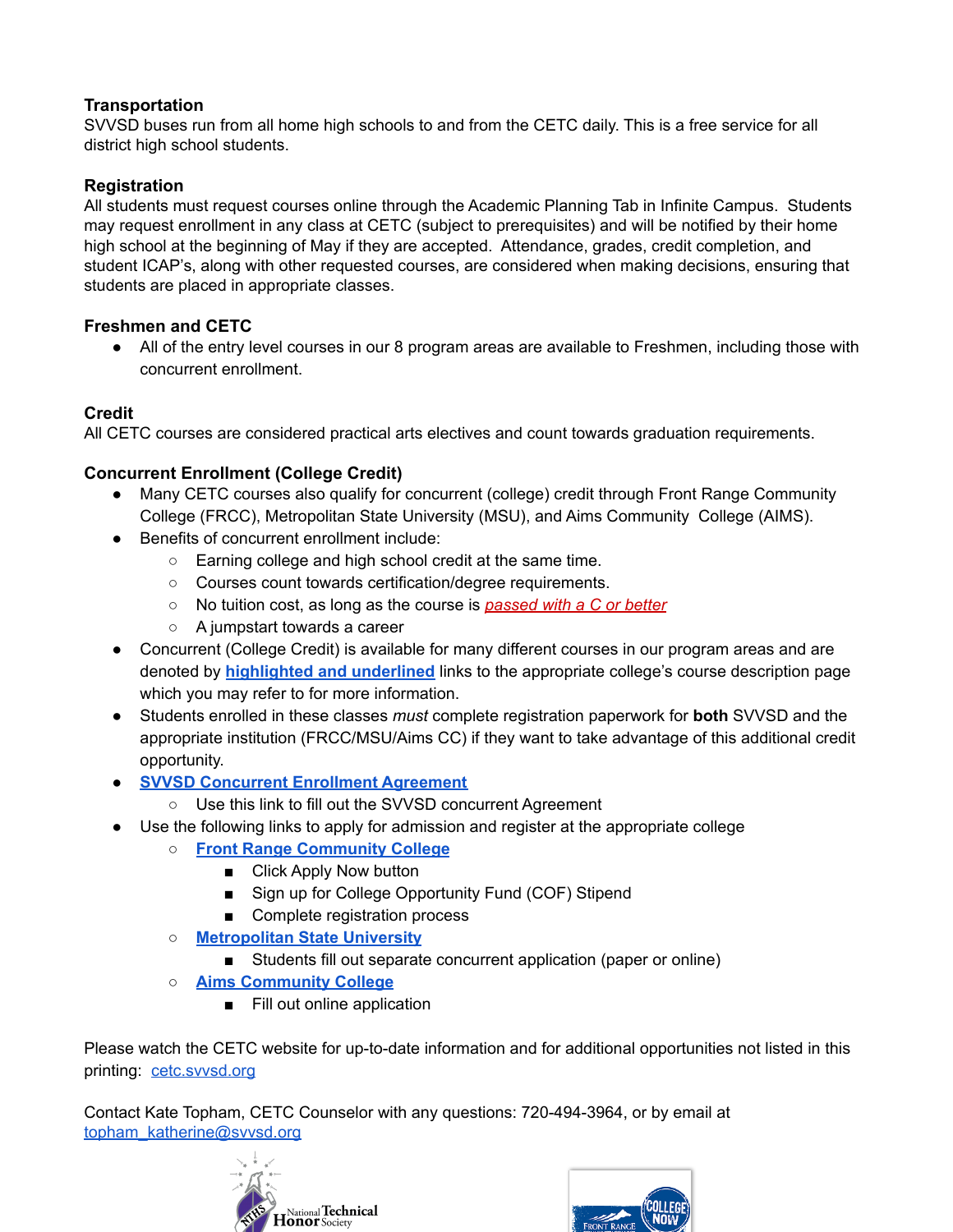# <span id="page-2-0"></span>**AGRICULTURAL SCIENCES**



#### **Program Information:**

- *● Coursework is available in both plant and animal pathways.*
- *● All students will develop personal, leadership, and career skills through FFA participation.*
- *● All students will develop and maintain an individual Supervised Agricultural Experience Program and maintain online records through The AET.*
- *● Introduction to Agriscience, CTE 9302 is a mandatory prerequisite for any additional coursework in the program area.*

#### **Introduction to Agriscience, CTE 9302**

Designed to teach students about the opportunities in the agriculture industry and to give students a basic knowledge of all career pathways of agriculture: Animal, Plant, Natural Resources and Environmental Science, Agribusiness, Food Products, and Power, Structure, and Technology. Students will be introduced to the concepts and principles of agriculture in society, develop career and educational goals, as well as work on personal, leadership, and industry skills through their Supervised Agricultural Experience (SAE). **Grades 9-12; 1 Semester (Fall); 1.0 Practical Arts Credit; PreRequisite: N/A**

#### **Advanced Agriscience, CTE 9311 A&B**

Designed to further expose students to the aspects of the agriculture industry. Students will have the opportunity to focus their interests within a particular pathway and work independently in order to prepare themselves for a career and postsecondary education within the agriculture industry. Students will analyze the concepts and principles of agriculture in society, revise their career and educational goals, enhance personal, leadership, and career skills, and evaluate their progress and plan for achievement through continued work within the SAE.

**Grades 10-12; 2 Semesters; 2.0 Practical Arts Credit; Prerequisite: CTE 9302 & instructor approval**

#### **Agribusiness, CTE 9315 A&B** *\*Industry Certificate(s) Available*\*

Designed to expose students to the opportunities available within agriculture business related careers. It is taught as a self-paced independent study in order to fit any student's schedule; students are required to attend during their scheduled blocks each day that school is held at CETC. Content areas include: Introduction to Business, Starting and Operating a Business, Financing, Sales and Marketing, Commodity Trading, Economics, and Agricultural Law. Students will analyze the concepts and principles of agriculture in society, revise their career and educational goals, enhance personal, leadership, and career skills, and evaluate their progress and plan for achievement through continued work within the SAE.

**Grades 10-12, 2 Semesters; 2.0 Practical Arts Credit; Prerequisite: CTE 9302 & instructor approval**

#### **Animal Science, CTE 9324** *\*Industry Certificate(s) Available*\*

An advanced science-based course designed to introduce students to the production and management of agriculturally important animals. Students will understand industry and scientific terminology, analyze and identify external anatomy and internal body systems and physiology, including: nutritional needs, reproduction methods and processes, genetic influence, health, disease, and facility management. Students will use species-specific evaluation and selection methods. Students will analyze the concepts and principles of agriculture in society, revise their career and educational goals, enhance personal, leadership, and career skills, and evaluate their progress and plan for achievement through continued work within the SAE.

#### **Grades 9-12; 1 Semester; 1.0 Practical Arts Credit; Prerequisite: CTE 9302**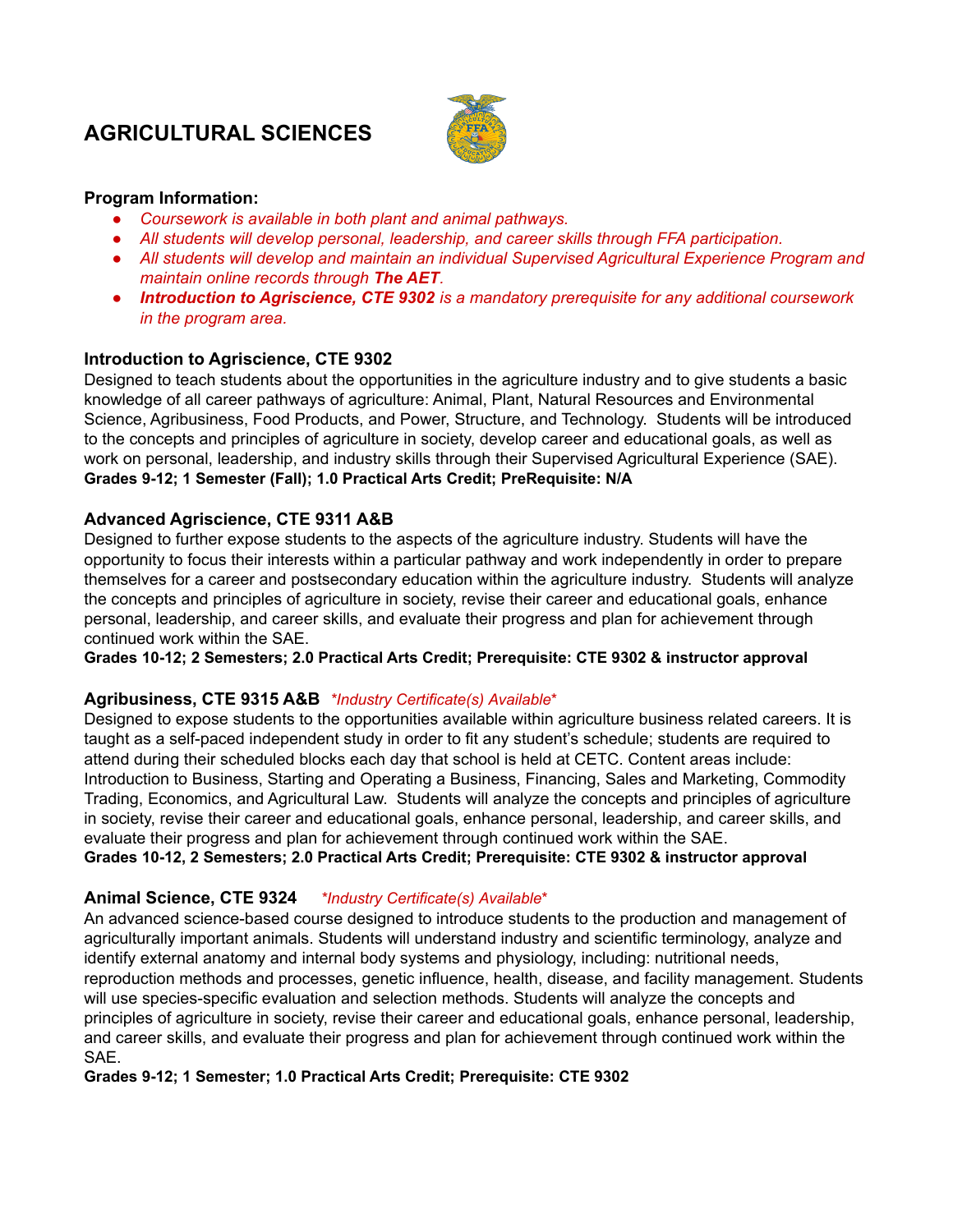#### **Equine Science, CTE 9325** *\*Industry Certificate(s) Available*\*

An advanced science-based course designed to introduce students to the production and management of horses. Students will understand industry and scientific terminology, analyze and identify external anatomy and internal body systems and physiology, including: nutritional needs, reproduction methods and processes, genetic influence, health, disease, and facility management. Students will use species-specific evaluation and selection methods. Students will analyze the concepts and principles of agriculture in society, revise their career and educational goals, enhance personal, leadership, and career skills, and evaluate their progress and plan for achievement through continued work within the SAE.

#### **Grades 9-12; 1 Semester; 1.0 Practical Arts Credit; Prerequisite: CTE 9302**

#### **Veterinary Science, CTE 9328** *\*Industry Certificate(s) Available*\*

Designed to expose students to all aspects of the veterinary field. The course will cover: Animals in Society and Research, Veterinary Laws and Ethics, Business Management, Veterinary Medical Terminology, Veterinary Equipment, Mathematical Applications in Veterinary Science, External and Internal Anatomy in Dogs, Cats, and Livestock, Animal Behavior, Veterinary Practices in Animal Handling and Identification, Clinical Exams and Vital Signs, Blood Samples, Sutures, and Injections, Laboratory, Hospital and Surgical Procedures, and Pharmacology. Students will analyze the concepts and principles of agriculture in society, revise their career and educational goals, enhance personal, leadership, and career skills, and evaluate their progress and plan for achievement through continued work within SAE.

**Grades 9-12; 1 Semester; 1.0 Science Credit; Prerequisite: CTE 9302.**

#### **Greenhouse I and II, CTE 9351 A&B and CTE 9353 A&B**

Introduces students to the biology of horticultural plants and basic horticultural practices while caring for the program's on-site greenhouse. Also emphasized are greenhouse design, systems, management, and the major greenhouse crops and their cultural needs. Students are responsible for planting, watering, and cultivating a variety of flowers, bedding plants and vegetables. Students will also analyze the concepts and principles of agriculture in society, revise their career and educational goals, enhance personal, leadership, and career skills, and evaluate their progress and plan for achievement through continued work within the SAE.

**Grades 9-12; 2 Semesters; 2.0 Practical Arts Credits; Prerequisites: CTE 9302 or CTE 9351 A&B**

# <span id="page-3-0"></span>**AUTOMOTIVE TECHNOLOGY**





#### **Program Information:**

- *● Coursework is available in both Diesel and Automotive Pathways.*
- *● Maintenance and Light Repair, CTE 9803 A&B is a mandatory prerequisite for all other courses.*

#### **Maintenance and Light Repair, CTE 9803 A&B** *\*Industry Certificate(s) Available*\*

Students will explore automotive industry terminology and standards, classifications, career opportunities, shop operations and safety, tool identification and usage, diagnostic equipment identification and usage, automotive systems, tires and wheels, hydraulic braking systems, cooling systems, lubrication systems, and preventative maintenance. The basics of automotive braking systems: operation, diagnosis and repair of disc, drum, and hydraulic braking systems will be covered as well as the basics of electrical systems, electronic systems, batteries, starting systems, charging systems, lighting systems, electrical instruments and accessories, and ignition systems.

#### **Grades 9-12; 2 Semesters; 2.0 Practical Arts Credits; Prerequisite: N/A**

FRCC: ASE 102 - [Introduction](https://frontrange.smartcatalogiq.com/Current/Catalog/Courses/ASE-Auto-Service-Technology/100/ASE-102) to the [Automotive](https://frontrange.smartcatalogiq.com/Current/Catalog/Courses/ASE-Auto-Service-Technology/100/ASE-110) Shop, [ASE](https://frontrange.smartcatalogiq.com/Current/Catalog/Courses/ASE-Auto-Service-Technology/100/ASE-120) 110 - Automotive Brake Service I, ASE 120 -**Basic [Automotive](https://frontrange.smartcatalogiq.com/Current/Catalog/Courses/ASE-Auto-Service-Technology/100/ASE-120) Electricity, ASE 123 - Starting and [Charging](https://frontrange.smartcatalogiq.com/Current/Catalog/Courses/ASE-Auto-Service-Technology/100/ASE-123) Systems** , **ASE 130 - Battery, [Starting,](https://frontrange.smartcatalogiq.com/en/Current/Catalog/Courses/ASE-Auto-Service-Technology/100/ASE-130) & [Charging](https://frontrange.smartcatalogiq.com/en/Current/Catalog/Courses/ASE-Auto-Service-Technology/100/ASE-130) Systems, & ASE 140 - [Suspension](https://frontrange.smartcatalogiq.com/Current/Catalog/Courses/ASE-Auto-Service-Technology/100/ASE-140) and Steering 1**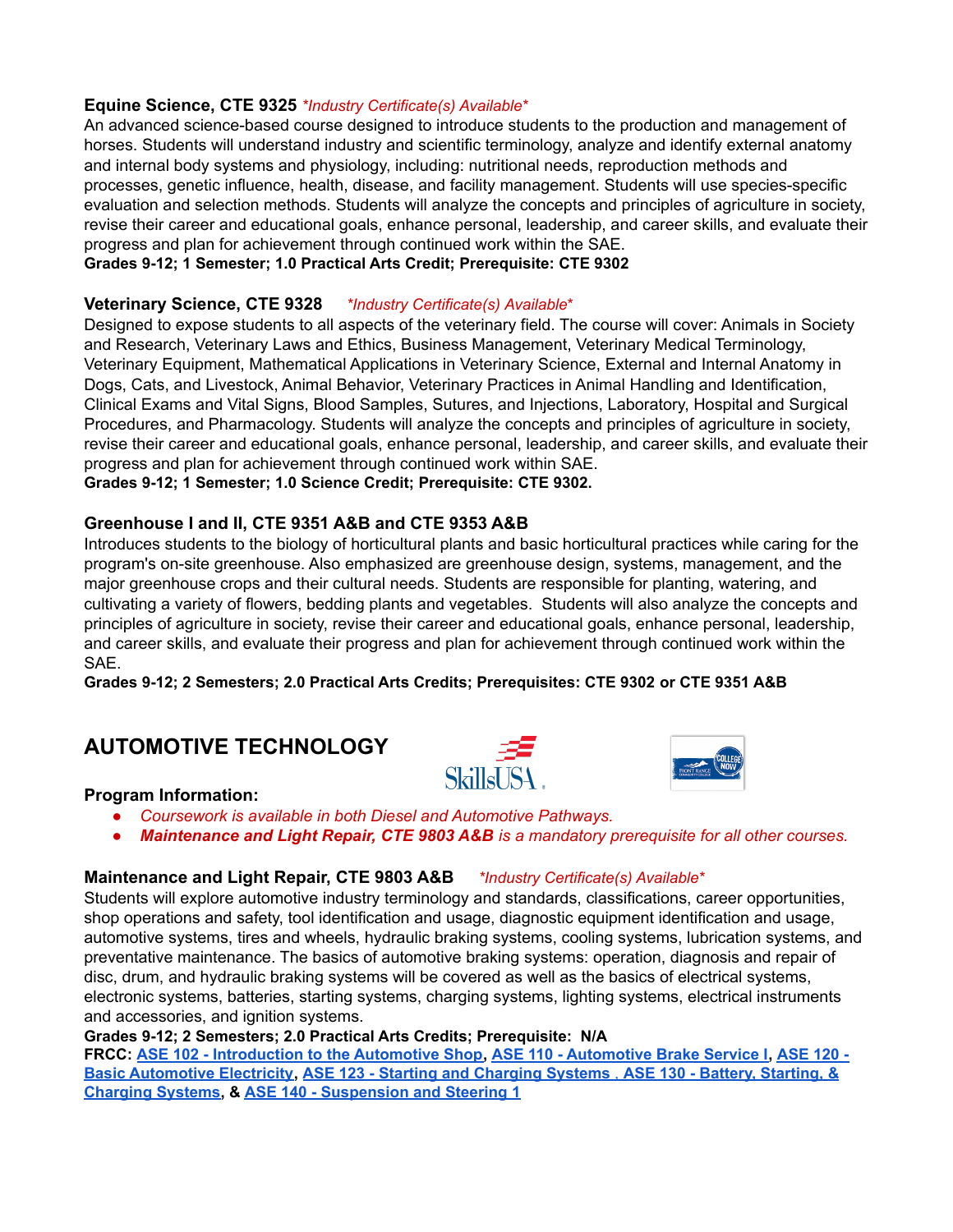#### **Brake Systems, CTE 9802** *\*Industry Certificate(s) Available*\*

This course further examines the operation, diagnosis, service and repair of drum, disc, hydraulic, anti-lock, and power assist units and machine operations of today's automobile brake systems. This class also teaches skills to perform service checks and procedures to automotive braking systems and identify the components and types of Anti Lock Braking Systems (ABS) as well as traction control systems.

**Grades 10-12; 1 Semester; 1.0 Practical Arts Credit; Prerequisite: CTE 9803 A&B**

#### **FRCC: ASE 111 - [Automotive](https://frontrange.smartcatalogiq.com/Current/Catalog/Courses/ASE-Auto-Service-Technology/100/ASE-111) Brake Service II & ASE 210 - [Automotive](https://frontrange.smartcatalogiq.com/Current/Catalog/Courses/ASE-Auto-Service-Technology/200/ASE-210) Power and ABS Brake Systems Suspension and Alignment, CTE 9815** *\*Industry Certificate(s) Available*\*

This course examines: design, diagnosis, inspection, and service of suspension and steering systems used on light trucks and automobiles. Course includes power steering, Supplemental Restraint System "SRS" (or airbags) and all alignment procedures on industry standard equipment.

**Grades 10-12; 1 Semester; 1.0 Practical Arts Credit; Prerequisite: CTE 9803 A&B FRCC: ASE 141 - [Suspension](https://frontrange.smartcatalogiq.com/Current/Catalog/Courses/ASE-Auto-Service-Technology/100/ASE-141) and Steering II & ASE 294 - [Suspension](https://frontrange.smartcatalogiq.com/Current/Catalog/Courses/ASE-Auto-Service-Technology/200/ASE-294) and Steering 3**

#### **Engine Performance, CTE 9821** *\*Industry Certificate(s) Available This class meets every day*

Areas of instruction include intake and exhaust systems, ignition system diagnosis and service, fuel system diagnosis and service, carburetor diagnosis and service, fuel injection diagnosis and service, emission control diagnosis and service, and on-board diagnostic system and service.

**Grades 11-12; 1 Semester; 2.0 Practical Arts Credits; Prerequisite: CTE 9803 A&B FRCC: ASE 134 - [Automotive](https://frontrange.smartcatalogiq.com/Current/Catalog/Courses/ASE-Auto-Service-Technology/100/ASE-134) Fuel and Emissions Systems I, ASE 292 - [Automotive](https://frontrange.smartcatalogiq.com/Current/Catalog/Courses/ASE-Auto-Service-Technology/200/ASE-292) Computer and Ignition [Systems](https://frontrange.smartcatalogiq.com/Current/Catalog/Courses/ASE-Auto-Service-Technology/200/ASE-292), & ASE 293 - [Automotive](https://frontrange.smartcatalogiq.com/Current/Catalog/Courses/ASE-Auto-Service-Technology/200/ASE-293) Fuel and Emissions Systems II**

#### **Automotive HVAC Systems, CTE\_\_\_\_\_** *\*Industry Certificate Available* **||New for 2022||**

This course introduces students to the heating, ventilation, and air conditioning (HVAC) systems used in today's modern automotive applications. Students will learn the various types and components and how to properly diagnose and service these systems. They will have the opportunity to work on components such as the AC compressor, condenser, evaporator core, heater core, and more and will be able to sit for the Mobile Air Climate Systems (MACS) A/C service exam.

**Grades 10-12; 1 Semester; 1.0 Practical Arts Credit; Prerequisite: CTE 9803 A&B FRCC: ASE 264 - Intro to [Automotive](https://frontrange.smartcatalogiq.com/Current/Catalog/Courses/ASE-Auto-Service-Technology/200/ASE-264) HVAC Systems, ASE 295 - Heating & Air [Conditioning](https://frontrange.smartcatalogiq.com/Current/Catalog/Courses/ASE-Auto-Service-Technology/200/ASE-295) Systems**

#### **Diesel Power Mechanics, CTE 9826** *\*Industry Certificate(s) Available*\* *This class meets after school*

Students will learn about the many different types of diesel powered vehicles, research information in corresponding maintenance and parts manuals, along with identifying and selecting appropriate mechanical fasteners, fuels, fluids as they relate to the diesel industry. Enables the student to perform diagnostics and troubleshooting on heavy equipment, truck cab, diesel engine, and electrical systems, and complete appropriate maintenance records. Focuses on the importance of preventive maintenance as well. **Grades 11-12; 1 Semester; 1.0 Practical Arts Credit; Prerequisite: CTE 9803 A&B**

Aims CC: DPM 101 - [Introduction](http://catalog.aims.edu/content.php?filter%5B27%5D=DPM&filter%5B29%5D=&filter%5Bcourse_type%5D=-1&filter%5Bkeyword%5D=&filter%5B32%5D=1&filter%5Bcpage%5D=1&cur_cat_oid=30&expand=&navoid=3277&search_database=Filter#acalog_template_course_filter) to Diesel Mechanics, DPM 111 - Cab and [Electrical](http://catalog.aims.edu/content.php?filter%5B27%5D=DPM&filter%5B29%5D=&filter%5Bcourse_type%5D=-1&filter%5Bkeyword%5D=&filter%5B32%5D=1&filter%5Bcpage%5D=1&cur_cat_oid=30&expand=&navoid=3277&search_database=Filter#acalog_template_course_filter) PMI, [DPM](http://catalog.aims.edu/content.php?filter%5B27%5D=DPM&filter%5B29%5D=&filter%5Bcourse_type%5D=-1&filter%5Bkeyword%5D=&filter%5B32%5D=1&filter%5Bcpage%5D=1&cur_cat_oid=30&expand=&navoid=3277&search_database=Filter#acalog_template_course_filter) 112 -**Engine [Systems](http://catalog.aims.edu/content.php?filter%5B27%5D=DPM&filter%5B29%5D=&filter%5Bcourse_type%5D=-1&filter%5Bkeyword%5D=&filter%5B32%5D=1&filter%5Bcpage%5D=1&cur_cat_oid=30&expand=&navoid=3277&search_database=Filter#acalog_template_course_filter) PMI**

**HOSA** 

# <span id="page-4-0"></span>**HEALTH SCIENCES**

#### **Program Information:**

- *● Coursework is available in four different pathways*
	- *○ Emergency Medical Technician*
	- *○ Certified Nursing Assistant*
	- *○ Sports Medicine*
	- *○ Medical Assisting*
- *● Students enrolled in the Health Sciences program will also participate in HOSA (Health Occupation Students of America), providing them the opportunity to develop leadership and interpersonal skills as well participate in various community-related service projects.*

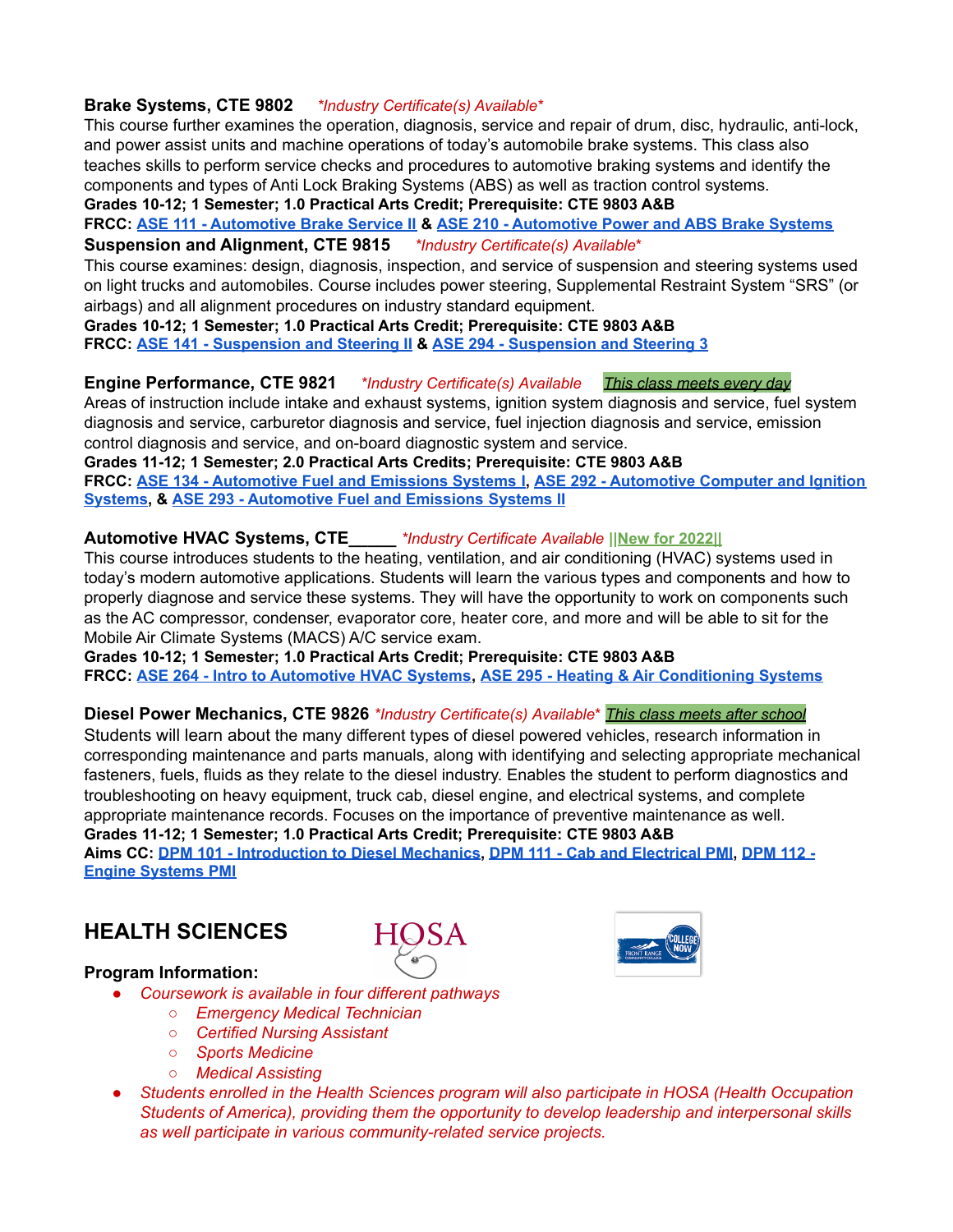- *● Students enrolled in the Health Sciences Program are required to take the following three courses as prerequisites for any additional coursework.*
	- **○ Medical Assisting in Healthcare, CTE 9515**
	- **Intro to Healthcare and Medical Terminology, CTE 9516,**
	- **Anatomy and Physiology, CTE 9517 (Or home high school equivalent)**

### **Medical Assisting in Healthcare, CTE 9515**

This course introduces students to communication within healthcare via computer technology, analyzing types and styles of communication, communication software and techniques for overcoming communication barriers. It also includes ethical and legal implications in healthcare, personal information management, and organization in healthcare, while acquiring introductory skills in pharmacology, nutrition, anatomy, and physiology. Additionally, this course can be taken for concurrent credit through Front Range Community College.

#### **Grades: 9-12; 1 semester; 1.0 Practical Arts Credit; Corequisite: CTE 9516 FRCC: MAP 110 - Medical Office [Administration](https://frontrange.smartcatalogiq.com/Current/Catalog/Courses/MAC-Medical-Assisting-Professional/100/MAP-110)**

### **Introduction to Healthcare and Medical Terminology, CTE 9516**

This concurrent credit course is one of two introductory courses within the Health Science Pathway where students will explore the various fields within the healthcare industry and learn about the employability, teamwork, and communications skills needed to be successful. It introduces the basic medical terminology used in healthcare with an emphasis on combining the most common prefixes, roots, and suffixes and how they relate to the major body systems. This course also provides students hands-on experience with the basic clinical skills required in patient care, explaining the theory behind them and the proper technique for performing them.

# **Grades 9-12; 1 semester; 1.0 Practical Arts Credit; Corequisite: CTE 9515**

**FRCC: HPR 138 - Intro to Medical [Terminology](https://frontrange.smartcatalogiq.com/Current/Catalog/Courses/HPR-Health-Professional/100/HPR-138)**

### **Anatomy and Physiology for Health Care, CTE 9517 ||Now only a semester!||**

This course builds upon concepts learned in biology while focusing on human anatomy and physiology and is intended for students interested in the healthcare field. Through lecture, labs, and dissections, students will learn how the structures of the human body (anatomy) function and maintain homeostasis (physiology), as well as the pathophysiology of common diseases and injuries. All twelve human body systems will be covered, as well as the different types of tissue and cell chemistry. Students will have the opportunity to work with the award-winning "Anatomy in Clay" curriculum and participate in a cadaver lab. **Grades 10-12; 1 Semester; 1.0 Practical Arts Credits; Prerequisites: CTE 9515 & CTE 9516**

#### **Basic Pharmacology, CTE 9518**

Provides an overview of pharmacology language, abbreviations, systems of measurement and conversions. The Controlled Substance Act, prescriptions, forms of medications, patient care applications, drug classifications/interactions, and safety in drug therapy and patient care are presented. Information regarding the measurement of medications, dosage calculations, routes of administration, and commonly prescribed drugs in a variety of medical settings is provided.

**Grades 10-12; 1 semester; 1.0 Practical Arts Credit; Prerequisites: CTE 9515 & CTE 9516**

### **Nutrition in Health and Disease, CTE 9519**

This course will examine diseases within the body such as diabetes or heart disease that require specialized diets in order to maintain homeostasis. This course will explore the basic components needed to prepare and create dietary plans for specific medical diagnoses and provide students with advanced practice in these skills so they will be more successful when learning at the post-secondary level.

**Grades 10-12; 1 semester; 1.0 Practical Arts Credit; Prerequisites: CTE 9515 & CTE 9516 FRCC: HPR 108 - Dietary [Nutrition](https://frontrange.smartcatalogiq.com/Current/Catalog/Courses/HPR-Health-Professional/100/HPR-108)**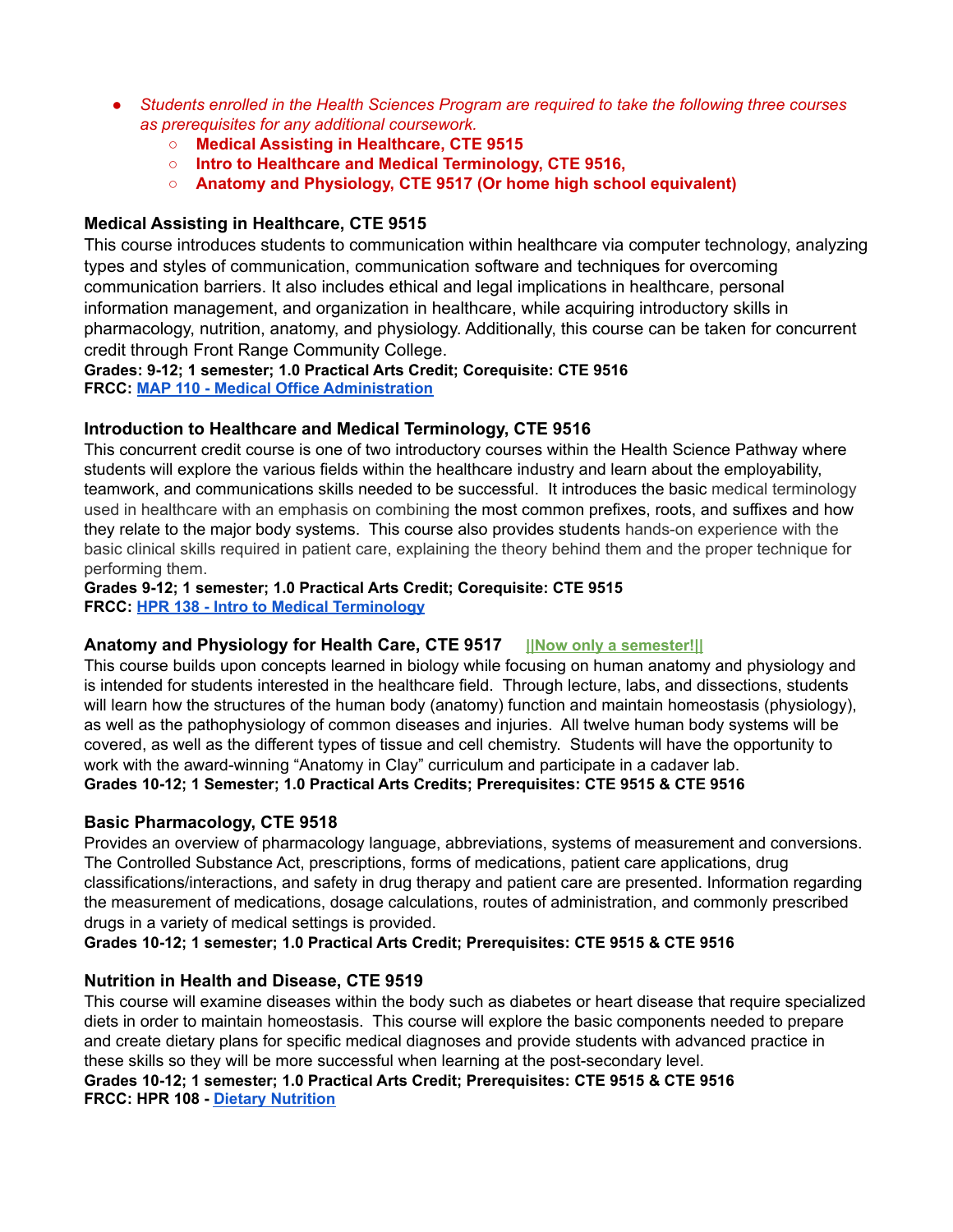#### **Emergency Response, CTE 9521** *\*Industry Certificate(s) Available*\*

Emergency Response is a one semester course based on the National Transportation Safety Board recommendations for first responders and is geared for the student who wants in-depth knowledge and information in pre-hospital emergency care. These individuals, often called "first responders," include but are not limited to firefighters, law enforcement personnel, lifeguards, ski patrollers, emergency response teams, and athletic trainers. The course features lecture, discussion, decision-making activities, skill practice, and video demonstration.

#### **Grades 10-11; 1 Semester; 1.0 Practical Arts Credit; Prerequisites: CTE 9515 & CTE 9516**

#### **Introduction to Sports Medicine, CTE 9552**

Introduction to Sports Medicine is a one semester class that introduces students to athletic training procedures as they relate to the athlete, physical educator, coach, and athletic trainer. The course includes a history of the athletic training profession, ethics, proper documentation of injuries, taping, and the principles of athletic training. Topics covered in this class include an overview of all aspects of athletic training, prevention and treatment of common athletics-related injuries, as well as general anatomy and physiology review related to sports and athletics.

**Grades 10-12; 1 semester; 1.0 Practical Arts Credit; Prerequisites: CTE 9515 & CTE 9516**

#### **Disease Processes and Treatment, CTE 9524 ||New for 2022!||**

This concurrent credit course covers disease processes and drug therapy used to treat commonly found pathological conditions. Normal anatomy and physiology of each body system is reviewed and conditions that disrupt homeostasis are examined. Conditions considered are both acquired and congenital. Diagnostic methods, management, treatment modalities, and prognoses are discussed. Classifications of drugs are introduced and the various groups of pharmacologic agents, their actions; absorption, metabolism and excretion; and reasons for use are covered.

**Grades 10-12; 1 semester; 1.0 Practical Arts Credit; Prerequisites: CTE 9515, CTE 9516, & CTE 9517; FRCC: HPR 232 - Disease [Processes](https://frontrange.smartcatalogiq.com/Current/Catalog/Courses/HPR-Health-Professional/200/HPR-232) and Treatment**

#### **Nursing Assistant, CTE 9531** *\*Industry Certificate(s) Available*\* ||**Now Open to Juniors!||**

This course is designed for the student who enjoys caring for others and is interested in a career in healthcare. This course covers the basic theory and skills needed for working as a nursing assistant in a long-term care facility, home health care agency, or a hospital and requires students to participate in a minimum 16 hour supervised clinical experience at an approved long-term care facility. Students will also receive training in the American Heart Association (AHA) [Basic Life Support \(BLS\) CPR & AED Training](https://cpr.heart.org/en/courses/basic-life-support-course-options) for [Healthcare Professionals](https://cpr.heart.org/en/courses/basic-life-support-course-options). Upon successful completion, students are prepared to take the Colorado State Board of Nursing written and skills exams for certification as a Nursing Assistant.

**Grades: 11-12; 1.0 Semester; 1.0 Practical Arts Credit; Prerequisites: CTE 9515, CTE 9516, CTE 9517**

#### **Exercise and Health Science, CTE 9555** *\*Industry Certificate(s) Available*\*

This course is for the individual who enjoys physical activity and is interested in learning the science and psychology involved in adopting an active and healthy lifestyle and working in the fitness industry and is an excellent complement to our Intro to Sports Medicine class. Students will learn about strength and cardiovascular training techniques, writing fitness programs and assessment, and motivation and communication techniques. They will review human anatomy and physiology, and learn about energy production, exercise modalities, and first aid and CPR skills. Students will have the opportunity to use this knowledge and apply these skills during job shadowing in fitness, sports, and research facilities. On completion of the course, students will be able to sit for the ACE certification exam.

#### *(Student must be 18 years old by end of Senior Year)*

**Grade 12; 1 semester; 1.0 Practical Arts Credit**; **Prerequisite: CTE 9517 & CTE 9552**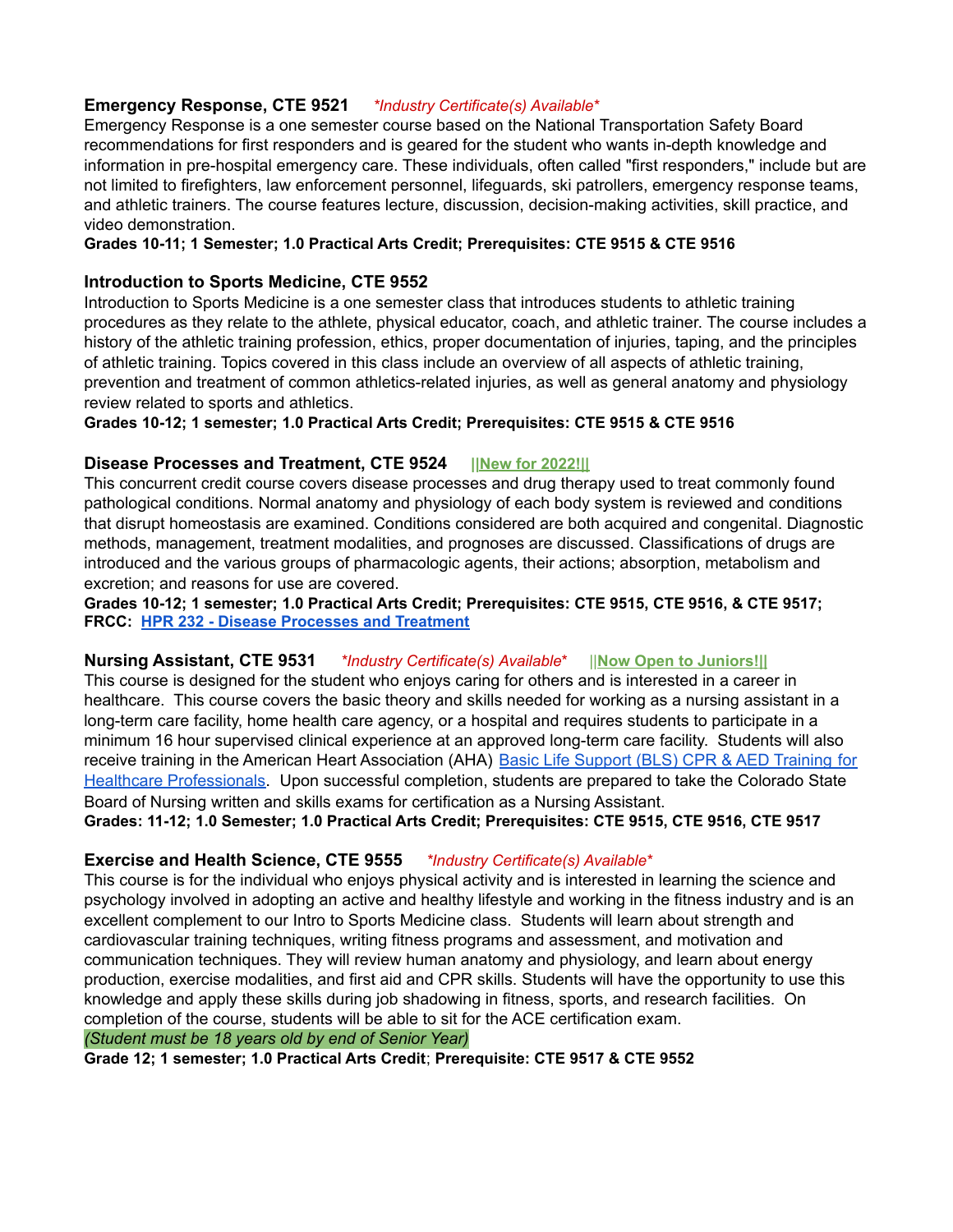#### **Emergency Medical Technician, CTE 9560 A&B** *\*Industry Certificate(s) Available*\*

The Emergency Medical Technician course prepares the EMT student to provide pre-hospital assessment and care for patients of all ages who have a variety of medical conditions and traumatic injuries. The course features lecture, discussion, demonstration, and skill practice and requires students to participate in a minimum 16 hour supervised clinical experience with an approved provider. Students will also receive training in Universal Precautions with Personal Protective Equipment and the American Heart Association (AHA) [Basic Life Support \(BLS\) CPR & AED Training](https://cpr.heart.org/en/courses/basic-life-support-course-options) for Healthcare Professionals. This course prepares students to take the National Registry Certification Test and for employment in the industry. *(Student must be 18 years old by end of Senior Year)*

**Grade 12; 2 Semesters; 2.0 Practical Arts credits; Prerequisites: CTE 9515, CTE 9516, CTE 9517**

# <span id="page-7-0"></span>**INTERACTIVE MEDIA TECHNOLOGY**





#### **Program Information:**

*● Introduction to Visual Communications, CTE 9038 is the recommended entry level course for students entering this pathway unless they have taken previous coursework in this area at their home high school.*

#### **Introduction to Visual Communications, CTE 9038**

In Introduction to Visual Communications students survey visual communications, its history, and its impact on society. Students will demonstrate an understanding of the graphic design and illustration fields today, as well as the tools and media used. It serves as the foundational course for graphic design and illustration majors by exposing students to the various products available within the Adobe suite.

**Grades 9-12; 1 Semesters; 1.0 Practical Arts Credits; Prerequisite: N/A FRCC: MGD 117 - Intro. to Visual [Communications](https://frontrange.smartcatalogiq.com/Current/Catalog/Courses/MGD-Multimedia-Graphic-Design/100/MGD-117)**

#### **Adobe Photoshop, CTE 9029** *\*Industry Certificate(s) Available*\*

Photoshop concentrates on the high-end capabilities of Adobe Photoshop as an illustration, design, and photo retouching tool. Students explore a wide range of selection and manipulation techniques that can be applied to photos, graphics, and videos. The curriculum follows guidelines set by Adobe as part of their Adobe Certified Associate exams. At the end of this course, students have the opportunity to take the Adobe Certified Associate exam in Visual Communication Using Adobe Photoshop.

**Grades 9-12; 1 Semester; 1.0 Practical Arts Credits; Prerequisite: CTE 9038 FRCC: MGD 111 - [Photoshop](https://frontrange.smartcatalogiq.com/Current/Catalog/Courses/MGD-Multimedia-Graphic-Design/100/MGD-111) I**

#### **Adobe Illustrator, CTE 9030** *\*Industry Certificate(s) Available*\*

Acquaints students with the processes of a vector-drawing program on the computer. Students learn how to use the tools to create digital artwork that can be used in web design, print media and digital screen design. The class covers relevant tools and techniques as well as industry standards, delivery methods, and output. At the end of this course, students are given the opportunity to take the Adobe Certified Associate exam to earn an industry recognized credential.

**Grades 9-12; 1 Semester; 1.0 Practical Arts Credits; Prerequisite: CTE 9038 FRCC: MGD 112 - Adobe [Illustrator](https://frontrange.smartcatalogiq.com/Current/Catalog/Courses/MGD-Multimedia-Graphic-Design/100/MGD-112) I**

#### **Adobe InDesign, CTE 9031** *\*Industry Certificate(s) Available*\*

Introduces students to InDesign, a page layout program that integrates seamlessly with other Adobe design programs. InDesign delivers creative freedom and productivity to DTP. Class discussions and independent projects supplement hands-on classroom work. At the end of this course, students are given the opportunity to take the Adobe Certified Associate exam to earn an industry recognized credential.

**Grades 9-12; 1 Semester; 1.0 Practical Arts Credits; Prerequisite: CTE 9038 FRCC: MGD 114 - Adobe [InDesign](https://frontrange.smartcatalogiq.com/Current/Catalog/Courses/MGD-Multimedia-Graphic-Design/100/MGD-114)**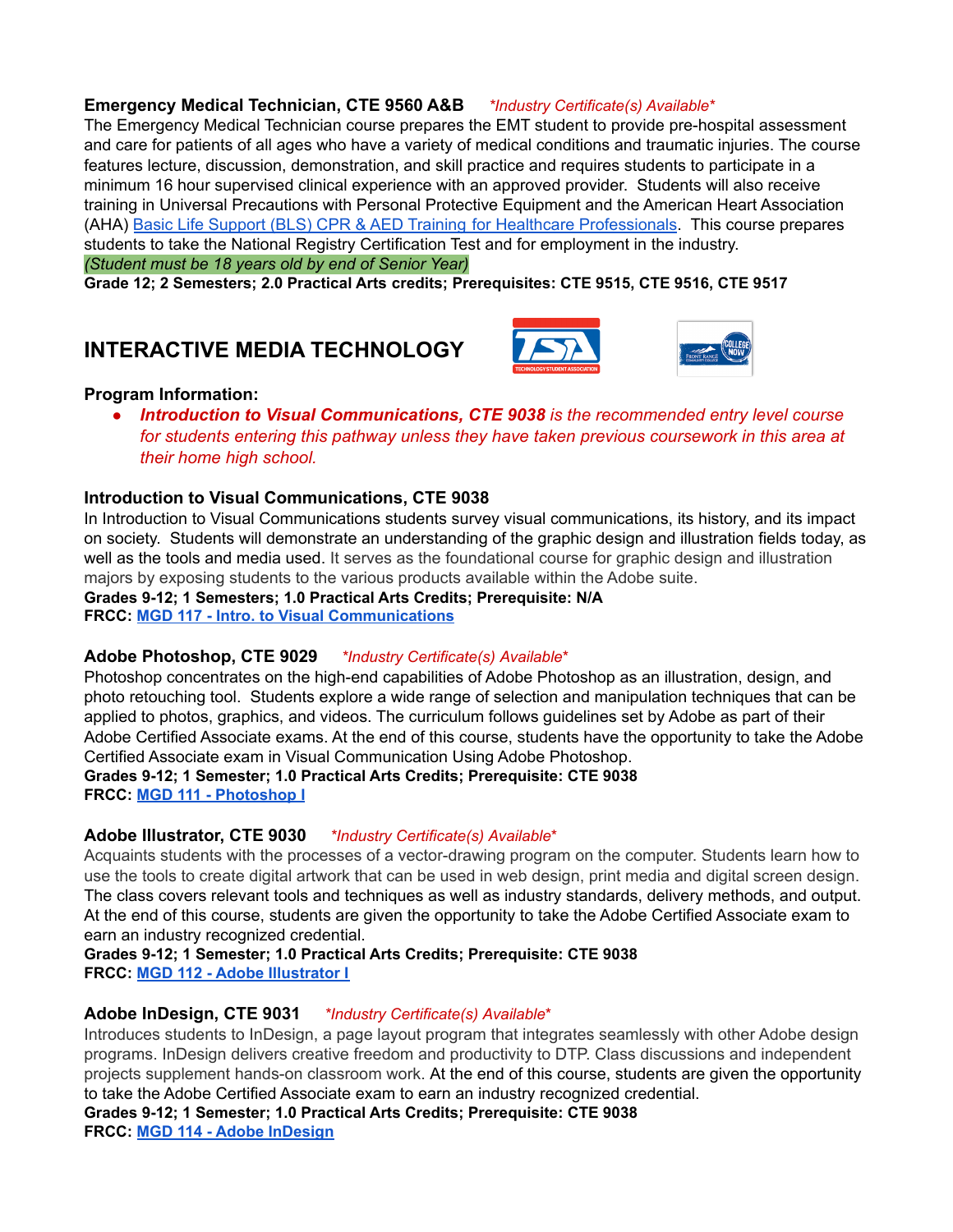#### **Digital Video Production, CTE 9026 A&B** *\*Industry Certificate(s) Available*\*

Digital Video Production combines the content of two FRCC courses. In the first semester students will get an introduction to the principles and techniques of video production, including: camera operation, basic script writing, lighting, sound, and basic digital editing. Detailed examination of three elements of filmmaking: pre-production, production, and post-production, as well as aesthetics, will be included. Second semester students will continue working on these elements, but with an emphasis on post production including: media management, editing tools, titles, motion control, transitions, and special effects. Students will make a variety of films in this class and are encouraged to enter a local film festival. The class covers relevant tools and techniques as well as industry standards, delivery methods, and output. Upon completion, students will be able to take the Adobe Certified Associate exam in Video Communication Using Adobe Premiere Pro. **Grades 9-12; 2 Semesters; 2.0 Practical Arts Credits; Prerequisite: N/A**

**FRCC: MGD 104 - [Videography](https://frontrange.smartcatalogiq.com/Current/Catalog/Courses/MGD-Multimedia-Graphic-Design/100/MGD-104) & MGD 164 - Digital Video [Editing](https://frontrange.smartcatalogiq.com/Current/Catalog/Courses/MGD-Multimedia-Graphic-Design/100/MGD-164) I**

# <span id="page-8-0"></span>**ADVANCED MANUFACTURING ACADEMY**









#### **Principles of Manufacturing, CTE 9130 A&B** *\*Industry Certificate(s) Available*\*

In this introductory one-year course, students will gain knowledge and skills in the application, design, production and assessment of products, services and systems and how it applies to the manufacturing industry. The study of manufacturing allows students to reinforce, apply and transfer academic knowledge and skills to a variety of interesting and relevant activities, problems and settings they would experience in the industry. Students will gain a foundation in industry areas such as 3D design software, blueprinting, mechanical engineering, optics, electrical systems, fabrication, and machining. In addition to applied academic and technical knowledge and skills, students will gain an understanding of career opportunities available in manufacturing and what employers require to gain and maintain employment in these careers, as well as the opportunity to receive industry level certification.

**Grades 9-12; 2 Semesters; 2.0 Practical Arts Credits; Prerequisite: N/A**

#### **Manufacturing Engineering, CTE 9135 A&B** *\*Industry Certificate(s) Available*\*

Manufacturing Engineering bridges the worlds of engineering and manufacturing. Students will learn about product design, creation, and testing by completing many design challenges. Additionally, students will gain industry skills in 3D modeling software, advanced manufacturing processes, the engineering design process, design for manufacturing, assembly, and quality assurance.

**Grades 10-12; 2 Semesters; 2.0 Practical Arts Credits; Prerequisite: CTE 9130 A&B**

#### **Materials Engineering, CTE 9132**

Materials Engineering is the study of the characteristics and uses of various materials that are utilized in science, technology, and manufacturing. Students will learn the properties of these materials along with how and why they are used for multiple purposes. The course will cover the structure and use of metals, polymers, plastics, glass, ceramics, concrete and other composites. Students will perform tests and experiments utilizing these materials.

**Grades 10-12; 1 Semester; 1.0 Practical Arts Credit; Prerequisite: CTE 9135 A&B; Corequisite: CTE 9133**

#### **Plastics Production, CTE 9133**

This class will delve more in depth with the properties and application of plastics. Specifically, students will be introduced to and work with, three of the most common plastic production methods utilized in industry: 3D printing, thermoforming, and injection molding.

**Grades 10-12; 1 Semester; 1.0 Practical Arts Credit; Prerequisite: CTE 9135 A&B; CoRequisite: CTE 9132**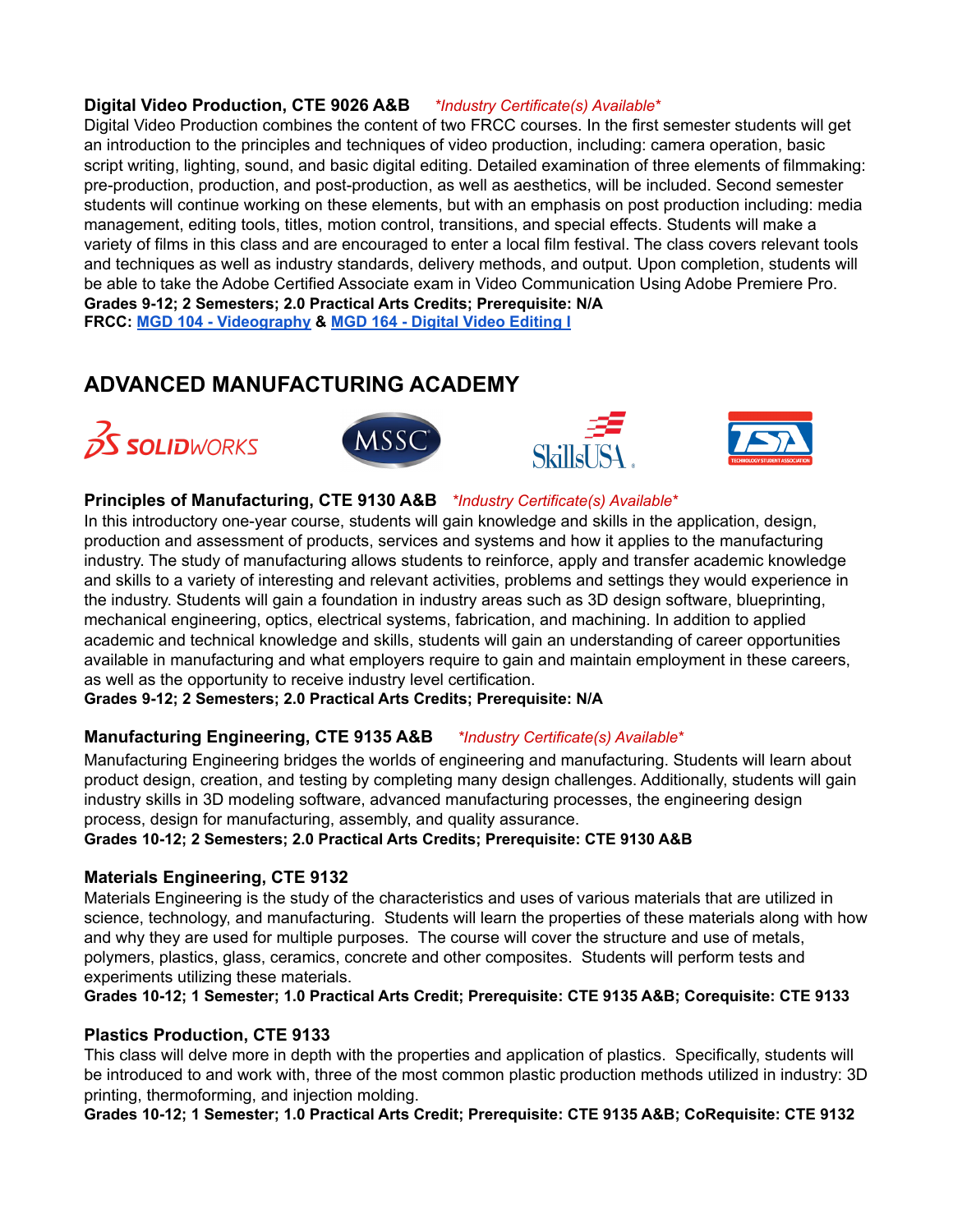#### **Advanced Manufacturing, CTE 9134 A&B** *\*Industry Certificate(s) Available*\*

In this one-year course, students will advance in skills obtained in Principles of Manufacturing. This second year of manufacturing focuses heavily on four advancement areas of study: Electronics, Optics, Machining, and Welding. During this year, students will gain hands-on experience in the four areas of study and develop projects related to current industry trends. Students in Advanced Manufacturing will have various opportunities for industry level certifications. Students will partner with local businesses to gain hands-on experience through tours, guest speakers, and projects.

#### **Grades 9-12; 2 Semesters; 2.0 Practical Arts Credits; Prerequisite: CTE 9130 A&B**

#### **Electronics, CTE 9136 A&B** *\*Industry Certificate(s) Available*\*

The Electronics course of the Advanced Manufacturing Academy is designed to prepare students for positions in electronics or electrical engineering dealing with surface mount soldering, through hole soldering, component testing, PCB production, and handling. Students gain hands-on experience with industry level training, equipment, and electronics manufacturing environments. Students will also gain industry and aerospace recognized certifications.

**Grades 10-12; 2 Semesters; 2.0 Practical Arts Credits; Prerequisite: CTE 9130 A&B**

#### **Mechatronics, CTE 9775 A&B**

Mechatronics explores the combination of mechanical and electrical systems. Students will learn about mechanics principles, digital electronics, coding, programmable logic controls, hydraulics and pneumatics, and systems integration. This class will especially appeal to students interested in pursuing robotics and want to expand their knowledge beyond VEX or other basic robotics courses.

#### **Grades 10-12; 2 Semesters; 2.0 Practical Arts Credits; Prerequisite: CTE 9130 A&B**

# <span id="page-9-0"></span>**PRE-LAW ||New for 2022!||**

*This exciting new program will provide students with a comprehensive introduction to American civil and criminal law, its legal systems and institutions, and appropriate legal theory and practice. In this program, students will be able to develop knowledge and skills for the modern legal workplace, including digital competence, fact identification and analysis, legal research and writing, and field-related work. This will eventually be a three year pathway and include additional coursework in immigration law, constitutional law, legal research and writing, and more. It will also connect students to potential careers through multiple work-based learning opportunities such as industry visits and speakers, job shadows, and internships.*

#### **Introduction to the Law, CTE \_\_\_\_** *\*This is a required course for all students entering the program\**

This course provides a survey of the U.S. legal system and the roles and responsibilities of the various personnel who work in that environment. Students will evaluate theoretical situations and make recommendations for action based on an understanding of law, legal institutions, and court procedures. Topics include the organization and powers of federal and state lawmaking institutions, court procedures, legal analysis, and careers in the legal environment. **Grades 10-12; 1 Semesters; 1.0 Practical Arts Credit**

#### **Introduction to Criminal Justice, CTE \_\_\_\_**

In this course, students will study the categories and procedural aspects of the criminal justice system. Additionally, they will identify, analyze, and apply the rules of professional conduct to develop ethical strategies, research law, and draft legal writings to support the prosecution or defense of crimes. Topics include crimes and defenses, penalties, and court procedures.

**Grades 10-12; 1 Semesters; 1.0 Practical Arts Credit**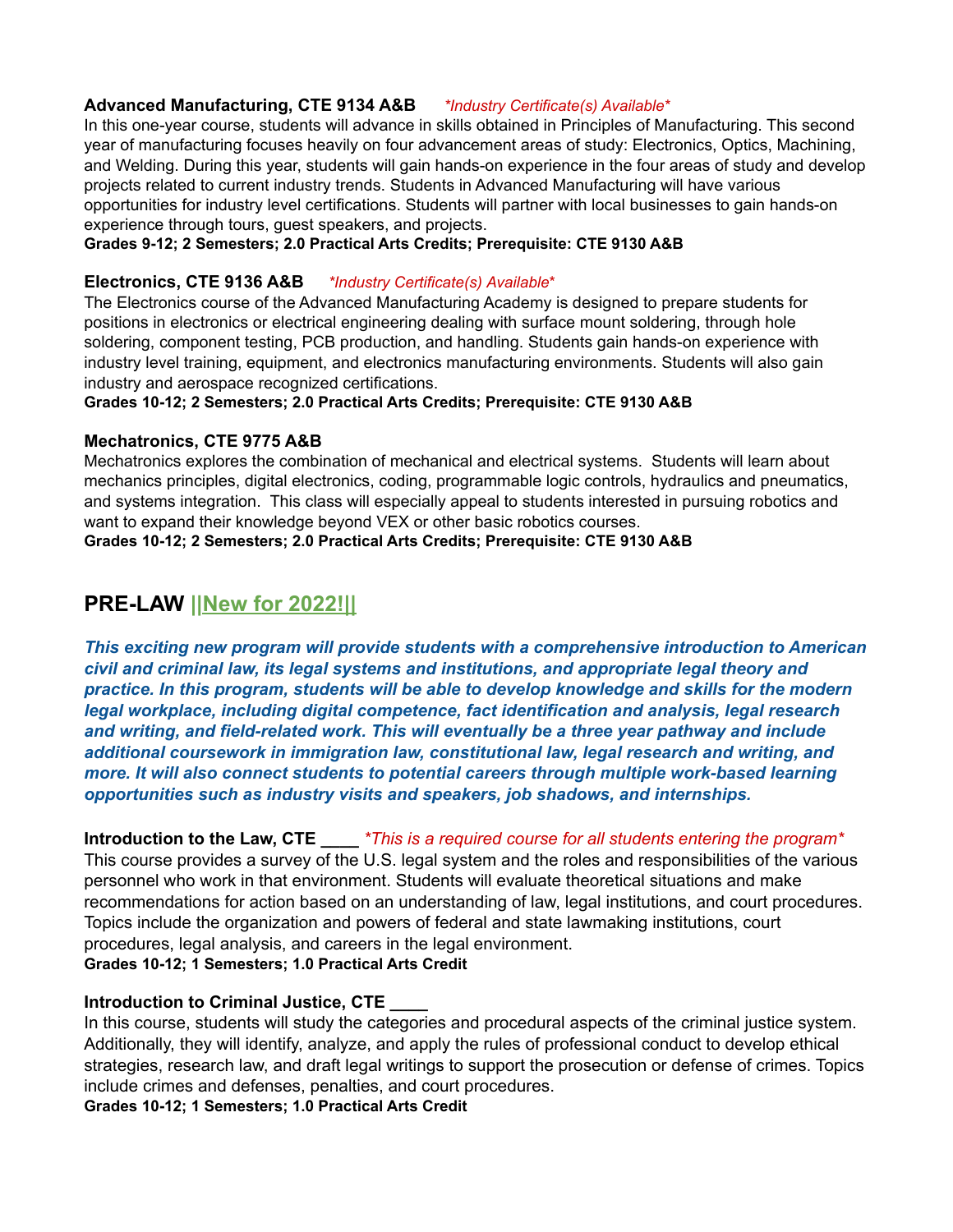# <span id="page-10-0"></span>**PROSTART AND CULINARY ARTS**







*Students are able to earn a National ProStart Certification of Achievement by completing ProStart 1 and ProStart 2 with a "C" or better, pass both national exams with a "C" or better, complete 400 work experience hours, and meet the guidelines of the ProStart Competency Checklist.*

### **Prostart I, CTE 9672 A&B** *\*Industry Certificate(s) Available*\*

This nationally certified, competency-based program covers all facets of the hospitality industry and includes instruction in food preparation, lodging, customer service, and business management. By completing ProStart Level 1, students master fundamental management and culinary skills needed for success – like leadership, accountability, teamwork and responsibility. Skill areas will include, but are not limited to: Communication, Interviewing & Resumes, Industry Careers, Customer Service, Workplace and Food Safety, Fruits & Veggies, Stocks, Sauces, & Soups, Cooking Methods, and Potatoes & Grains. Students rotate through production and service stations while serving the community at the Sunset Cafe, our on-site restaurant, and will be able to earn the ServSafe Food Handler Certification.

**Grades 9-12; 2 Semesters; 2.0 Practical Arts Credits; Prerequisite: N/A MSU: RST 1550 - Food [Fundamentals](https://catalog.msudenver.edu/preview_course_nopop.php?catoid=35&coid=96031)**

### **Prostart II, CTE 9673 A&B** *\*Industry Certificate(s) Available*\*

This nationally certified, competency based program covers all facets of the industry and includes instruction in: food preparation, lodging, customer service, and business management. Skill areas will include, but not limited to Breakfast Food & Sandwiches, Nutrition, Cost Control, Salads & Garnishing, Purchasing & Inventory, Meat, Poultry, & Seafood, Marketing, Desserts & Baked Goods, Sustainability in the Industry, and Global Cuisine. Students also learn guest relations along with how to keep accurate financial records for the profit and loss of the operation. Students rotate through production and service stations while serving the community at the Sunset Cafe, our on-site restaurant, and will be able to earn the ServSafe Food Manager Certification.

**Grades 10-12; 2 Semesters; 2.0 Practical Arts Credits; Prerequisite: CTE 9672 A&B MSU: RST 2550 - Food [Preparation](https://catalog.msudenver.edu/preview_course_nopop.php?catoid=35&coid=96032) & Science**

# <span id="page-10-1"></span>**WELDING AND FABRICATION TECHNOLOGY**





#### **Welding and Fabrication I CTE 9901 A&B**

Welding and Fabrication I provides the foundational understanding of welding and welding processes. In this course students will learn industry based safety standards and become familiar with the following welding processes: Oxyacetylene welding, torch cutting, ARC and MIG welding. Students will become familiar with basic blueprint reading, weld symbols, welding-related math, and measurement. As their skill level is developed, small projects will be introduced throughout the year. Students will have the opportunity to engage in the SkillsUSA student organization, which incorporates leadership, service learning, and competitions to demonstrate skill level attainment.

#### **Grades 10-12; 2 Semesters; 2.0 Practical Arts Credit; Prerequisite: N/A**

**FRCC: WEL 100 - Safety for [Welders,](https://frontrange.smartcatalogiq.com/Current/Catalog/Courses/WEL-Welding-Technology/100/WEL-100) WEL 101 - Allied Cutting [Processes,](https://frontrange.smartcatalogiq.com/Current/Catalog/Courses/WEL-Welding-Technology/100/WEL-101) WEL 103 - Basic [Shielded](https://frontrange.smartcatalogiq.com/Current/Catalog/Courses/WEL-Welding-Technology/100/WEL-103) [Metal](https://frontrange.smartcatalogiq.com/Current/Catalog/Courses/WEL-Welding-Technology/100/WEL-103) Arc I**